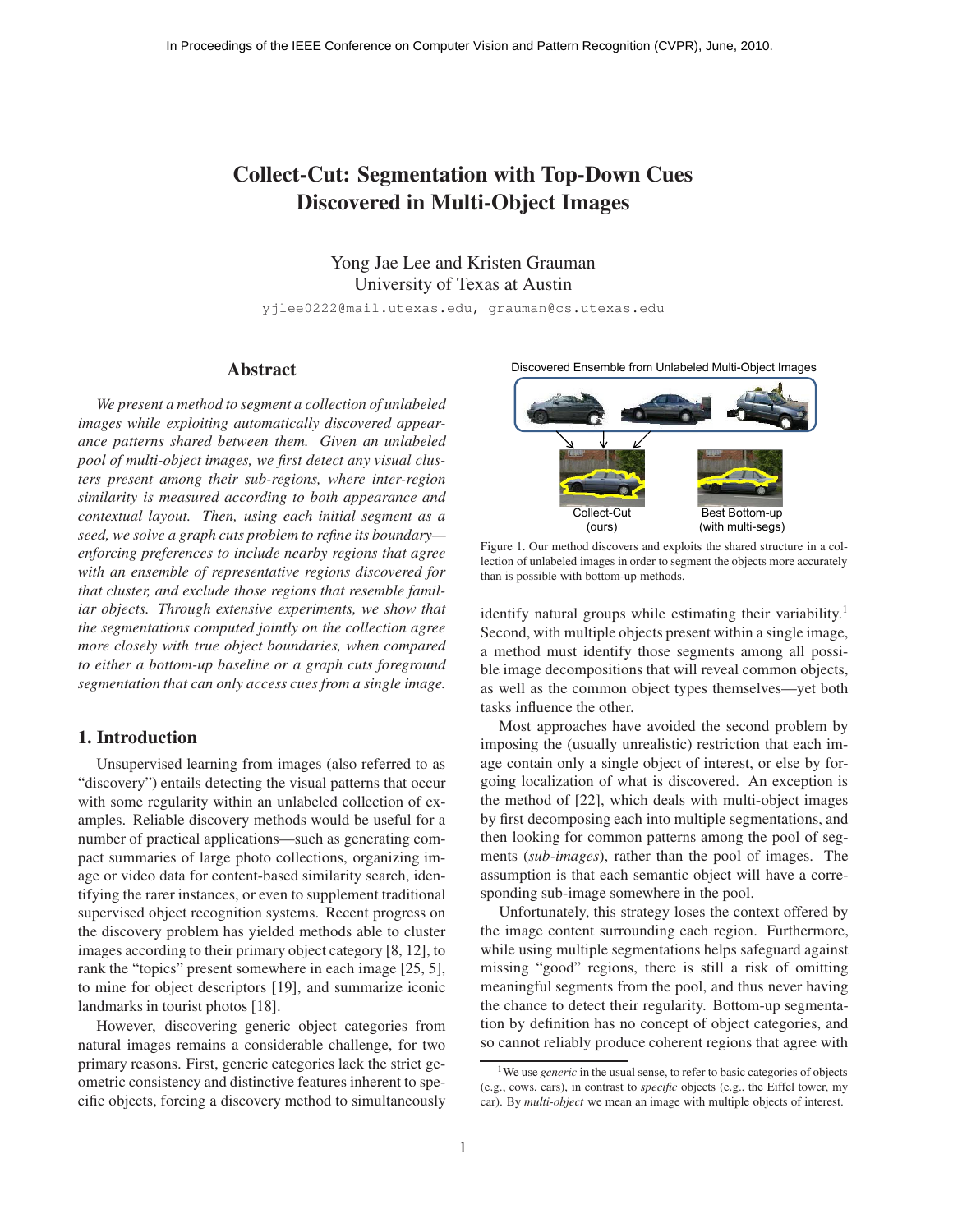true object boundaries. In fact, recent studies [16] suggest that in practice close to 10,000 segments *per image* need to be generated to ensure a "good" segment exists for each object—an enormous number considering that on average a natural image contains only 10 objects.

In the unsupervised realm, this implies a notable computational burden for existing methods, especially those that require pairwise distance computations between all regions in the unlabeled pool (e.g., spectral or agglomerative clustering); at 10K segments per image, a meager collection of only 100 images would already require one trillion comparisons! Computation aside, simply increasing the pool of candidate segmentations is bound to add many distracting "noise" regions, with a negative impact on discovery. A polluted pool with a low signal-to-noise ratio will make it harder for the algorithm to find the matches among the good segments in order to group them.

Our idea is to discover shared top-down cues from a collection of unlabeled multi-object images, and use them to refine both the segments and discovered objects. Rather than commit to a pool of candidate segments, our method allows any initially discovered shared appearances to influence segmentation boundaries, and then in turn, lets the refined regions influence the category-level grouping. Given an initial set of bottom-up segmentations, we first detect any clusters (or visual "themes") that agree in terms of appearance and contextual layout. Then, for each discovered pattern we form an *ensemble* model consisting of its representative regions. We design an energy function amenable to graph cuts [10] to revise the spatial extent of each initial segment. This step essentially favors keeping pixels that agree with the appearance of any part of the cluster's ensemble model; meanwhile, it favors losing pixels that either agree with the remaining background in its original image, or are likely attributable to a familiar previously learned class.

Unlike existing applications of graph cuts for segmentation (e.g., [20, 21]), our method generates the "foreground" model in a data-driven way, from the patterns shared across the unlabeled images. Further, it permits the inclusion of somewhat heterogeneous instances within a generic category, due both to our use of an ensemble foreground model, as well as our integration of a context-aware discovery algorithm [13] to find the initial groups. Finally, by favoring cuts that separate familiar and unfamiliar regions, our discovery approach can be exploited in semi-supervised situations where direct class-specific knowledge is available, but only for a partial set of categories appearing in the image collection.

We demonstrate our method with two datasets, and show that segmentation results are significantly closer to ground truth object boundaries when we leverage the shared discovered structure, as compared to either bottom-up segmentation or a graph cuts baseline that lacks access to the full collection. Further, we illustrate the positive impact the refined segmentation has on unsupervised category discovery.

## **2. Related Work**

In this section, we review relevant work in unsupervised visual discovery and image segmentation.

The goal in *unsupervised discovery* is to detect recurring visual patterns within a collection of unlabeled images [28]. Several methods use topic models e.g., [25, 22, 5], while others use graph-based clustering [8, 12, 18, 13]. Some work considers scalable techniques for mining common feature patterns in large image collections [19, 18, 4]. Related to these methods, our end goal is to decompose large un-annotated image collections into their common visual patterns, though we focus on generic object categories [25, 22, 12, 8, 13]. In contrast to previous work, our approach actively refines the segmentation of the discovered objects as it detects their similarities, resulting in improved localized category discovery.

*Weakly-supervised* methods can segment out the foreground region in cluttered images, with the assumption that each image has the same single prominent object [29, 11, 27, 1] or scene type [26]. Such methods leverage the statistics across the weakly-labeled collection to better identify the true object boundaries, though they assume more supervision than discovery methods. A recent method performs *unsupervised* image segmentation with data-driven scene matching [23]. *Top-down segmentation* methods exploit class-specific knowledge, often combining supervised object detectors with low-level grouping cues [2, 9, 7]. In the proposed setting, the learner must discover (pseudo) top-down cues from recurring visual patterns in unlabeled images.

Recent work shows how to use link-analysis techniques [8] or consistent feature matches [12] to select foreground SIFT features during discovery. Related to these methods, we let the discovery process influence which image parts are emphasized. However, in contrast, our approach removes the assumption of having single-object images, and it provides region segmentation rather than feature selection among interest points.

Graph-cuts methods [3, 10] have been developed for human-guided foreground-background segmentation [20] and for *co-segmentation* of objects in a pair of images [21, 17]. The latter requires that the same specific object appear in both images, and that the two backgrounds be distinct in appearance. An extension of these methods initializes the foreground automatically using pLSA [14]. An approach to co-segment clothing regions is developed in [6]: it constructs a foreground model from the average appearance within clothing segments identified under faces, and then applies graph cuts to refine the boundaries.

Our method can also be viewed as a form of co-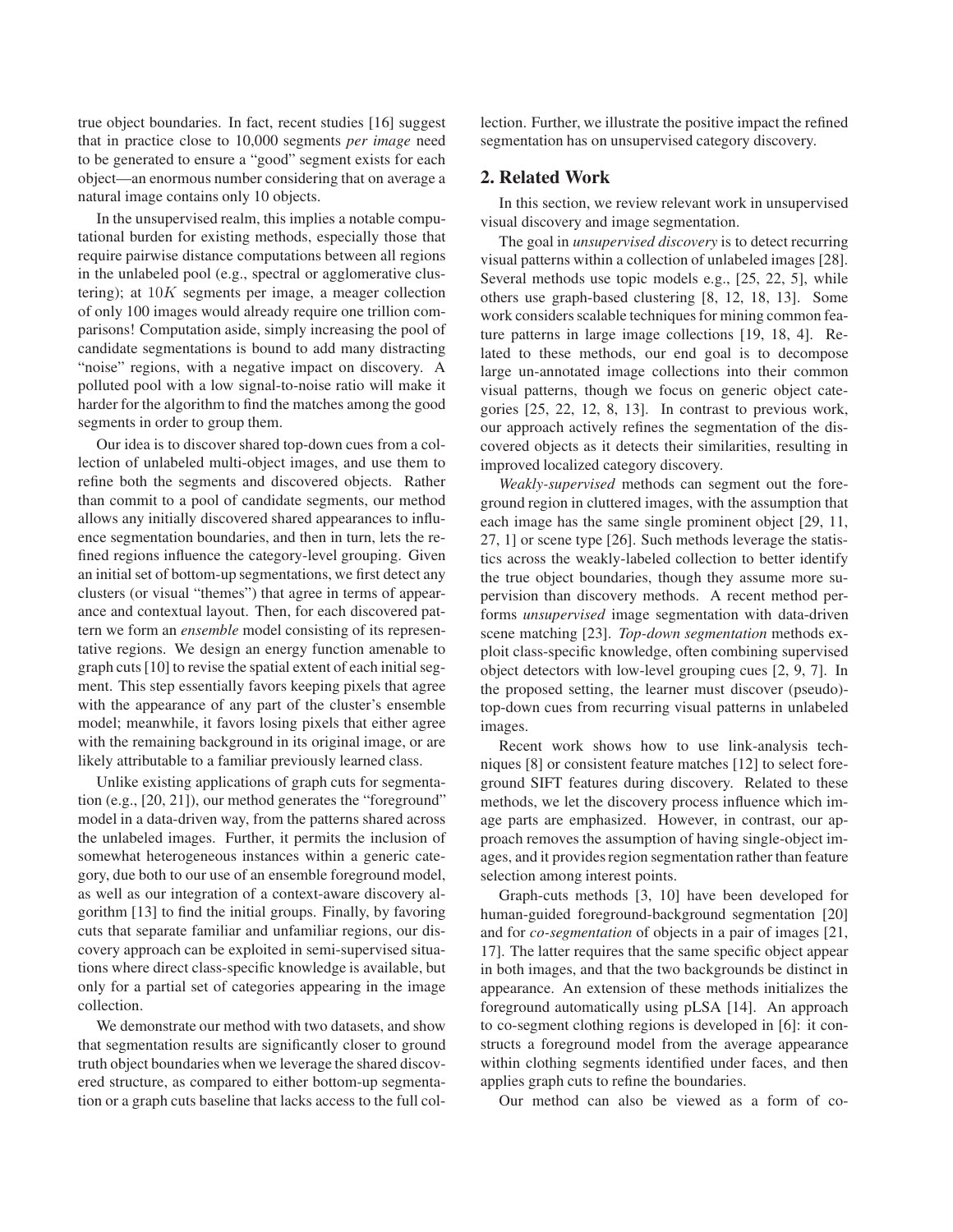segmentation—although it segments unlabeled images into multiple unfamiliar objects. A key part of our contribution is to design graph-cut energy terms that are well-suited for joint segmentation where (a) the allowable foreground appearance is heterogeneous (i.e., at the generic categorylevel), (b) the background regions may not be distinct across images, and (c) some familiar objects may be present.

## **3. Approach: Collect-Cut**

The goal is to discover top-down cues from recurring visual patterns within an unlabeled image collection, and to use them to refine the segmentations such that they better agree with object boundaries. We call the method "Collect-Cut" since it uses the image *collection* to estimate the graph cut-based segmentation.

Given a pool of unlabeled images, we decompose each into multiple segmentations. After clustering the segments from all images (Sec. 3.1), for each group the method chooses representative instances to act as an *ensemble* of possible appearance models (Sec. 3.2). The ensemble serves as (pseudo) top-down cues for that cluster's segments. For every initial "seed" segment, we refine its spatial extent at the granularity of superpixels, promoting the inclusion of regions that (a) resemble any instance of that segment's cluster ensemble, and (b) are unlikely to correspond to an instance of a familiar class. We formulate these preferences in an energy function amenable to graph cuts algorithms (Sec. 3.3). Finally, having refined each region, we recompute a clustering on all regions (Sec. 3.4). The final output is a set of segmented discovered objects.

# **3.1. Context-Aware Region Clustering**

The first step consists of mapping an unlabeled collection of images to a set of clusters or visual topics; we employ our algorithm for "context-aware" visual category discovery [13]. The main idea of that method is to leverage the object-level context provided by previously learned categories when trying to discover novel (un-trained) categories in a pool of unlabeled images. When new instances of those familiar objects occur with some spatial regularity relative to the novel objects, their presence can help the clustering algorithm perform more reliable discovery. (For example, if we had previously learned models for *grass*, *driveway*, and *house* categories, we can better discover a novel cluster of *mailboxes* by representing their spatial inter-relationships when clustering.) The algorithm is summarized in the box above, and details are in [13]. In the proposed approach, we treat it as a black box to produce clusters of regions.

We chose this method because it significantly outperforms appearance-only approaches when a set of previously learned categories (distinct from those to be discovered) is available to build the object-context. Please note, however, that in the following the discovery of top-down segmenta-

Train a set of region-based classifiers for N categories, denoted as the "known" objects.

**Input**: Unlabeled image collection, number of groups k.

- Obtain multiple segmentations for each image with NCuts; describe each region with a bag-of-features.
- Classify each region as either "known" or "unknown".
- For each unknown region, compute an *object-graph* descriptor that encodes the context of surrounding familiar objects.
- Compute affinities between all pairs of unknowns (using objectgraphs and appearance features), and apply spectral clustering.

#### **Output**: Set of k clusters of regions.

```
Algorithm 1: Context-aware region clustering [13].
```
tion cues will only be performed and evaluated on those regions that the method deems to be unknown. Thus, while we expect to be able to capture more variable intra-class instances with our context-aware method, this clustering step is interchangeable with an existing appearance-based technique (e.g., [25, 22]), as we illustrate in our experiments.

### **3.2. Assembling Ensemble Models**

Given the initial clustering results from above, we can now proceed to build the ensemble models that will be used to refine the spatial extent of each individual region. An ensemble is a set of regions that represents a cluster. We use an ensemble because each cluster may itself contain some variety, for two reasons: First, the clusters are comprised of segments produced from bottom-up segmentation methods (e.g., [24]), and so may contain partial segments from the full object (for example, a single cluster may consist of both cow heads and cow bodies). Second, since we allow the regions' context to influence their grouping, a given cluster may contain somewhat heterogeneous-looking instances of objects occurring in similar contexts; for instance, the context-aware grouping might produce a cluster with both red and blue buildings, or side views and rear views of cars.

Thus, for each of the  $k$  discovered groups, we extract r representative region exemplars to serve as its top-down model of appearance. Specifically, we take those regions with the highest total affinity relative to the rest of the cluster instances. Let  $s_{C_i}$  denote the *i*-th segment belonging to cluster C, and let  $K(\cdot, \cdot)$  denote the similarity function used for clustering. For each segment in cluster  $C$ , we compute its intra-cluster degree:  $L(s_{C_i}) = \sum_j K(s_{C_i}, s_{C_j})$ , sort the values, and take the top  $r$  (from unique images). This yields the ensemble model of object appearance  $\{s_{C_1}, \ldots, s_{C_r}\}$ for cluster C, where for convenience of notation we are re-using the indices  $1, \ldots, r$  to denote the selected top r. Though individually the ensemble's regions may be short of an entire object, as a group they represent the variable appearances that arise within generic intra-category instances (see Fig. 2(c) for an example). When refining a region's boundaries, the idea is to treat resemblance to *any one* of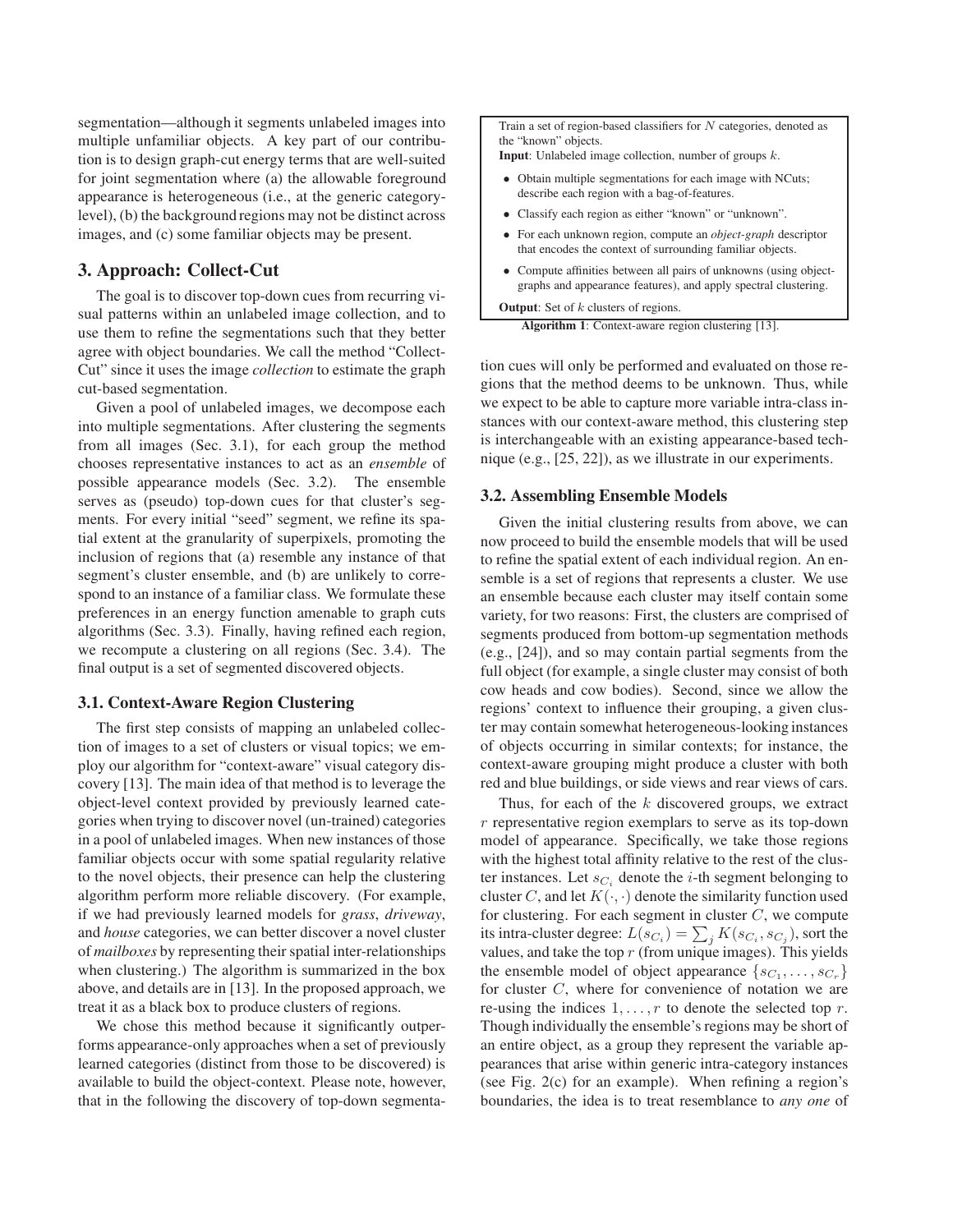

Figure 2. Overview of the proposed method. We use graph cuts to minimize an energy function that encodes top-down object cues, entropy-based background cues, and neighborhood smoothness constraints. In this example, suppose the familiar object categories are *building* and *road*. (a) A set of k clusters of regions. (b) An initial region from the pool generated from multiple-segmentations. (c) Ensemble cluster exemplars which we use to encode top-down cues. (d) Background exemplars and entropy map to encode background preference for familiar objects. Darker regions are more "known", i.e., more likely to be background. (e) Soft boundary map produced by the qPb [15] detector. (f) Our final refined segmentation for the region under consideration. Note that a single-image graph-cuts segmentation using the initial seed region as foreground and the remaining regions as background would likely have oversegmented the car, due to the top half of the car having different appearance from the seed region.

the representative ensemble regions as support for the object of interest, as described in the following section.

# **3.3. Collective Graph-Cut Segment Refinement**

Given the discovered ensemble models, we take each initial "seed" region and refine its segmentation using graph cuts. We use a mix of large and small segments for the original multiple-segmentation pool, with the intent of capturing reasonable portions of objects; however, when computing the refinement we break each image into finer-scale superpixels so that the resulting label assignment may more closely follow true object boundaries. We generate ∼120 superpixels per image. In the following, we refer to the segments from the initial multiple segmentations as "regions", the smaller superpixel segments as "superpixels", and reserve "segment" as a generic term for either one.

We describe all segments with color and texton histograms. To compare two segments  $s_1$  and  $s_2$ , we average the  $\chi^2$  distances of both their feature types:

$$
\chi^2(s_1, s_2) = \frac{1}{2} (\chi^2_{color}(s_1, s_2) + \chi^2_{text}(s_1, s_2)).
$$
 (1)

A seed region has both an image and cluster membership. Below we use subscripts to refer to either a region's image or its cluster;  $s_{C_i}$  refers to the *i*-th region in cluster C, and  $s_{I_j}$  refers to the j-th region in image I.

The idea is to compute a refined labeling over the superpixels in the image to separate the object that overlaps with the current "seed" region from the background.<sup>2</sup> Both the initial region itself and the cluster's ensemble model guide the assignment of "object" superpixel labels, while the originating image alone guides the assignment of "background" superpixel labels. The output labeling will serve as the refinement for that initial region.

We define a graph over an image's superpixels: a node corresponds to a superpixel, and an edge between two nodes corresponds to the cost of a cut between two superpixels. The energy function we minimize is:

$$
E(f, s_{seed}) = \sum_{i \in S} D_i(f_i) + \sum_{i,j \in \mathcal{N}} V_{i,j}(f_i, f_j), \quad (2)
$$

where f is a labeling of the superpixel nodes,  $S =$  $\{p_1, \ldots, p_n\}$  is the set of n superpixels in the image, N consists of neighboring (adjacent) superpixels, and  $i$  and j index the superpixels. Each superpixel  $p_i$  is assigned to  $f_i \in \{0, 1\}$ , where 0 corresponds to background and 1 corresponds to object.<sup>2</sup> The data cost term is  $D_i(f_i)$ , and the smoothness cost term is  $V_{i,j}(f_i, f_j)$ . Note that the energy is parameterized by  $s_{seed}$ , since we will optimize this function once for each seed region.

We define the data term as:

$$
D_i(f_i) = \begin{cases} \exp(-d(p_i, M_{obj}(C))), & \text{if } f_i = 0; \\ \exp(-d(p_i, M_{bg}(I))), & \text{if } f_i = 1. \end{cases}
$$
 (3)

where  $M_{obj}(C)$  and  $M_{bg}(I)$  denote the foreground ensemble model and background model, respectively. Note that the foreground model is a function of the cluster  $C$ , and the background model is a function of the image  $I$ . We let  $M_{obj}(C)$  consist of the r exemplars in the ensemble *plus* the initial seed region:  $M_{obj}(C) = \{s_{C_1}, \ldots, s_{C_r}, s_{seed}\}.$ We let  $M_{bg}(I)$  consist of the regions from image I *minus* the seed region:  $M_{bg}(I) = \{s_{I_1}, \ldots, s_{I_v}\} \backslash \{s_{seed}\}\text{, where}$  $v$  is the number of regions in image  $I$ 's segmentation. Our data term assigns a high cost when a superpixel is labeled as background (object) but has a low distance to the ensemble model (image's background).

When computing the distances  $d(p_i, M)$  above, we take the minimum distance between  $p_i$  and any instance in the set M. We want to exploit the diversity of object parts in the ensemble, and to let each model instance contribute only when needed. For example, if there are red and blue

 $2$ We use the terms "foreground object" and "background" to be consistent with familiar uses of graph-cuts segmentation, though in this case their meanings are relative. That is, since we work with multi-object images, each region from the initial segmentation will be considered separately as a possible "foreground object" in turn. The "object" label is the given cluster  $C$ , and "background" is the remaining objects in the image.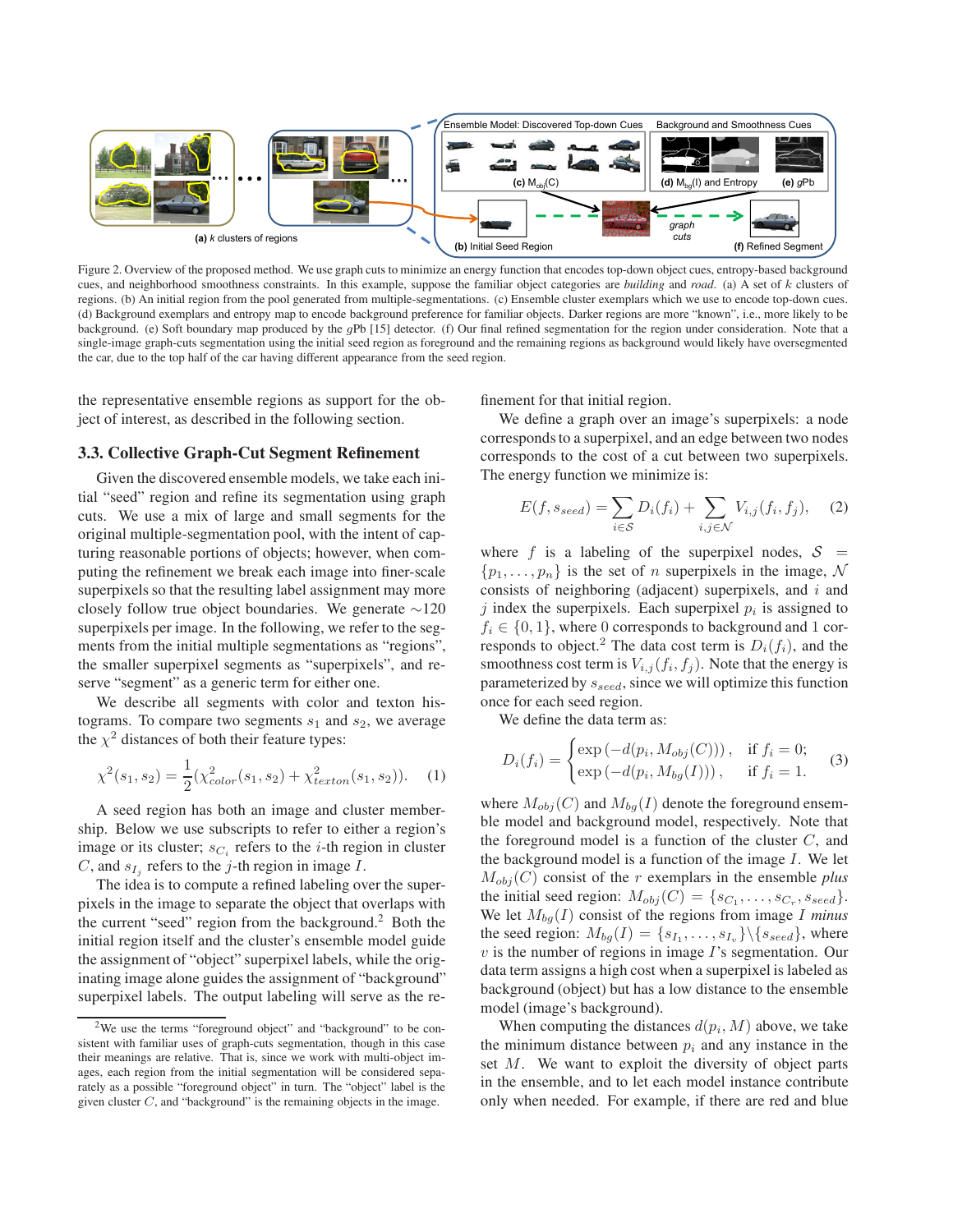cars among the exemplars, a refinement of a red car region would benefit from the red exemplars rather than a single combined (e.g., average of red and blue) model. Specifically, we compute:

$$
d(p_i, M_{obj}(C)) = \min_j \chi^2(p_i, s_{C_j}), \text{ for } s_{C_j} \in M_{obj}(C),
$$
  
\n
$$
d(p_i, M_{bg}(I)) = \chi^2(p_i, s_{I_k^*}), \text{ where}
$$
  
\n
$$
k^* = \operatorname*{argmin}_{k} w_k \chi^2(p_i, s_{I_k}), \tag{4}
$$

where the argmin serves to keep  $d(p_i, M_{obj}(C))$  and  $d(p_i, M_{bg}(I))$  on the same scale.

The last equation above imposes the weight  $w_k$  on region  $s_{I_k}$  from the image's background set. The purpose of the weighting is to modulate the distances between a superpixel and the  $M_{bg}(I)$  regions, so as to prefer that *familiar* objects be treated as background. It is defined as follows:

$$
w_k = (-\log H(s_{I_k}))^{-1}, \text{where}
$$
(5)  

$$
H(s_{I_k}) = -\frac{1}{\log_2 N} \sum_{n=1}^{N} P(o_n | s_{I_k}) \log_2 P(o_n | s_{I_k}),
$$

and  $o_1, \ldots, o_N$  are the N familiar object models used by the context-aware discovery in Alg. 1. Note that  $H(s_{I_k})$  is the (normalized) entropy for segment  $s_{I_k}$ . The lower the entropy under the "known" models, the more familiar we consider the region (see Fig. 2 (d)). The weight  $w_k$  has a sharp peak for a normalized entropy value of 1, and then a gradual fall-off as the entropy decreases. Thus, if  $w_k$  is small (more "known"), it downweights the  $\chi^2$  distance, and makes the region  $k$  more likely to be selected as the superpixel's most similar background region. In this way, we account for the relative certainty of detected familiar objects to hone the segmentation for novel unfamiliar objects.

Finally, we define the smoothness term in Eqn. 2 as:

$$
V_{i,j}(f_i, f_j) = |f_i - f_j| \cdot \exp(-\beta \cdot z(p_i, p_j)), \quad (6)
$$

where  $z(p_i, p_j) = \frac{1}{2}(\chi^2(p_i, p_j) + \text{Pb}(p_i, p_j))$ , and Pb (Probability of boundary) is determined by the probability outputs given by the gPb [15] detector (see Fig. 2 (e)). For each pair of neighboring superpixels, we look at their boundary pixels and the associated gPb confidences. We compute a single value,  $Pb(p_i, p_j)$ , by averaging over those boundary confidences. Our smoothness term is standard and favors assigning the same label to neighboring superpixels that have similar color and texture and have low probability of an intervening contour.

We minimize Eqn. 2 with graph cuts [3], and use the resulting label assignment as the refined segmentation for region  $s_{seed}$  (see Fig. 2 (f)).

**Fully Unsupervised Variant:** We briefly explain how to apply our framework in the fully unsupervised setting where no previously learned category models are available. **Input**: Unlabeled image collection, parameter k.

- Obtain a set of  $k$  clustered regions via context-aware region clustering (Sec. 3.1).
- Establish discovered top-down segmentation cues by selecting ensemble of exemplars from each cluster (Sec. 3.2).
- Refine each region with graph cuts by encoding discovered top-down cues, background preference via entropy, and smoothness constraints (Sec. 3.3).
- Repeat the discovery process using the refined segmentations as input (Sec. 3.4).

**Output**: Segmented images and k discovered objects.

**Algorithm 2**: Summary of the Collect-Cut method.

We replace the context-aware clustering from Sec. 3.1 with an appearance-based algorithm, and swap out the entropybased background weighting with a distance-based background weighting. We use the method of [22], which uses Latent Dirichlet Allocation to discover visual topics among the regions. To compose our ensemble model, we take the  $r$  instances (from unique images) with the smallest KLdivergence to the given topic.

When comparing a superpixel to  $M_{ba}(I)$ , we replace entropy  $H(s_{I_k})$  with a weighting  $J(s_{I_k})$  that depends on the spatial distance between the centroids of region  $k$  and the initial seed region. The idea is that, in absence of any knowledge of familiar categories, we should prefer regions that are far away from the seed region to be background. Specifically, we place a Gaussian centered at the seed region center  $x_c$ , with  $\sigma$  equal to the mean of the region's width and height:  $g(x) = \exp(-||x - x_c||^2/(2\sigma^2))$ . Then, we compute a single weight  $J(s_{I_k})$  by averaging  $g(x)$  within that region.

**Discussion:** We choose a binary-label formulation to refine each image region, instead of a multiple-label formulation to compute a single image segmentation. Aside from computational cost, the advantage of the binary formulation is its robustness to the initial discovery procedure; if the number of clusters found is greater than the true number of categories, the labeling would risk oversegmenting an object, since two or more ensembles could represent the same category. Similarly, if the clusters found are fewer than the true categories, some categories would not be represented, leading to incorrect segmentations. With a binary formulation, we only enforce that each instance resembles its ensemble model instances and differs from its own image's background regions.

#### **3.4. Iterating the Discovery Process**

Once we refine all the segmentations, we remove the cluster associations, and compute new appearance features for the refined regions. Then we provide the resulting descriptors as input to the discovery algorithm. Having improved the segmentation boundaries with the collective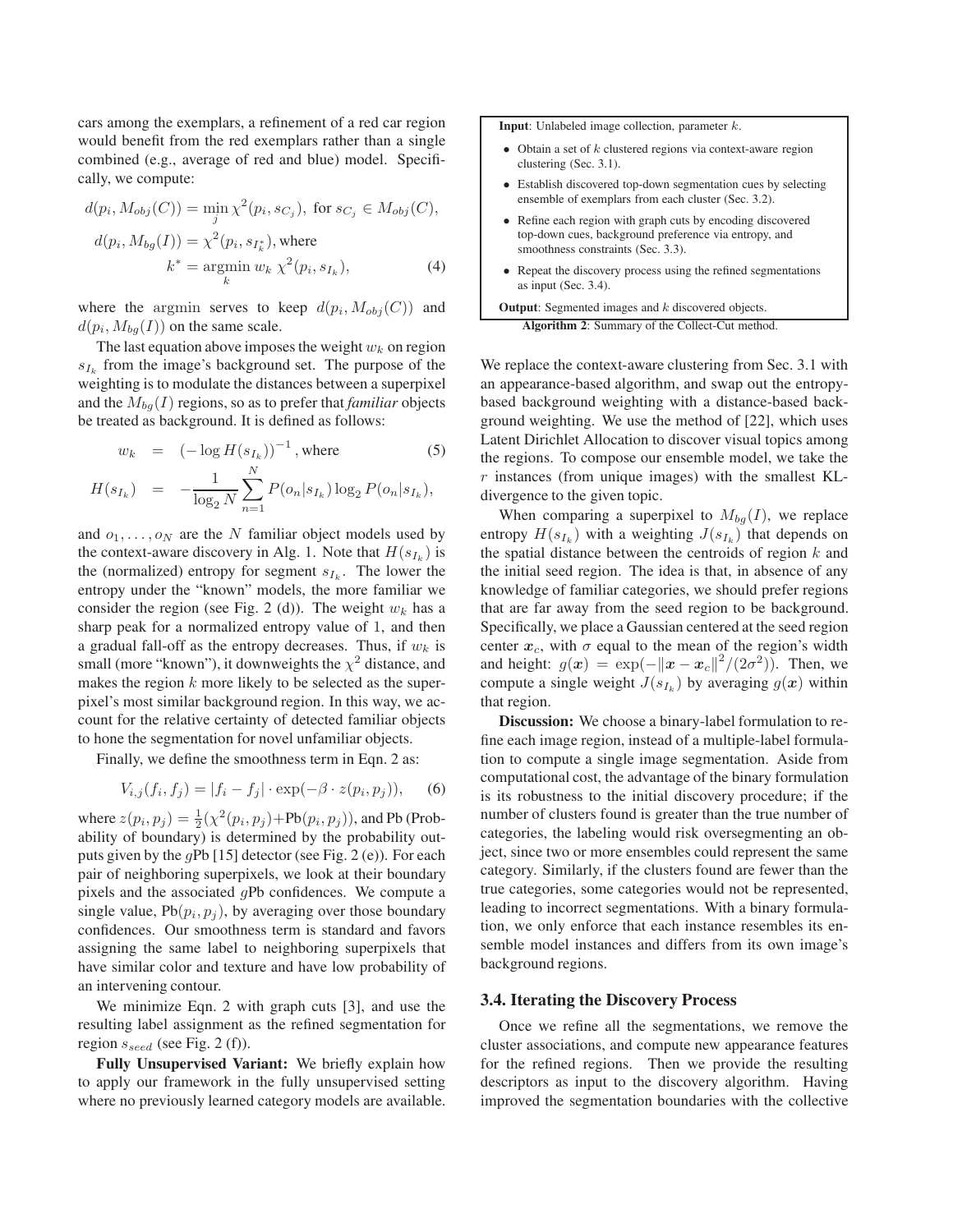

Figure 3. Segmentation overlap scores for both datasets, when tested (a) with the context of familiar objects or (b) without. Higher values are better—a score of 1 would mean 100% pixel-for-pixel agreement with ground truth object segmentation. By collectively segmenting the images, our method's results (right box-plots) are substantially better aligned with the true object boundaries, as compared to both the initial bottom-up multiple segmentations (left box-plots), as well as a graph cuts baseline that can use only cues from a single image at once (middle box-plots).

graph-cut, the discovery procedure can (potentially) form better groups than were possible at the previous iteration. Alg. 2 summarizes the steps of our method.

### **4. Results**

In this section, we evaluate our method's segmentation performance and analyze how it affects discovery accuracy.

**Datasets:** We use the MSRC v0 and v2 datasets.<sup>3</sup> Both consist of natural scenes containing instances from 21 generic object categories. The MSRC-v0 contains 4,325 images; we used Mechanical Turk to obtain pixel-level ground-truth on all images with multiple objects (3,457 total). The MSRC-v2 contains 591 images, and high-quality pixel-level ground-truth<sup>4</sup>. These datasets seem most appropriate given that the images contain multiple repeating objects from generic categories, and allow segmentations to be scored at the pixel-level.

When evaluating the semi-supervised form of our method, N previously learned categories are used as context during the region clustering. To demonstrate the stability of the results with respect to which categories are familiar, we consider two known/unknown splits for each dataset (see Table 1 for each split's unknown classes). When evaluating the method without using familiar objects as context, all 21 classes are considered as unknown.

**Implementation Details:** We use Normalized Cuts [24] to generate multiple segmentations for each image; we vary the number of segments from 3 to 12. We obtain contour estimates with the gPb detector [15]. To represent each

|                                                                                  | building  | tree        | cow       | airplane     | bicycle     |
|----------------------------------------------------------------------------------|-----------|-------------|-----------|--------------|-------------|
| $v2-s1$                                                                          | .31(116%) | .28(89%)    | .37(114%) | .23(86%)     | .35(123%)   |
|                                                                                  | cow       | sheep       | airplane  | car          | bicycle     |
| $v0-s1$                                                                          | .30(65%)  | $.28(60\%)$ | .13(36%)  | .23(65%)     | .27(95%)    |
|                                                                                  | tree      | sheep       | car       | bicycle      | sign        |
| $v2-s2$                                                                          | .33(109%) | .38(127%)   | .30(105%) | $.28(100\%)$ | $.26(90\%)$ |
|                                                                                  | tree      | sheep       | chimney   | door         | window      |
| $v0-s2$                                                                          | .41(145%) | .29(62%)    | .19(43%)  | .21(44%)     | .29(81%)    |
| Table 1. Mean overlap score <i>improvement</i> per category, for each split (s1) |           |             |           |              |             |

and s2) of the two datasets (MSRC v0 and v2). Gains are measured between each initial bottom-up segment and our refinement; both the absolute and percentage increases are shown. Our collectively segmented regions are more accurate for all categories, including those with heterogeneous appearance (cars, bicycles), which are most challenging.

segment's appearance, we compute texton and color histograms. We generate the texton codebook with  $k$ -means on filter responses from 18 bar and 18 edge filters (6 orientations and 3 scales each), 1 Gaussian, and 1 LoG, with  $k = 400$  texton codewords. We use Lab color space, and 23 bins per channel.

We fixed  $\beta = 10$  for the smoothness term after examining a few image examples (we did not optimize the value). When including previously learned categories for contextaware region clustering, we train SVM classifiers on texton, color, and pHOG histograms (see [13]). We set  $r = 5, 10$ for the MSRC-v2 and v0, respectively. These are chosen arbitrarily based on the relative dataset sizes. In discovery experiments, we weight the appearance features four-times as much as the context features for the context-aware clustering, since we expect the refined segments to improve appearance support more than spatial context. We average all clustering results over five runs.

As usual in segmentation or discovery, the model selection task (choosing  $k$ , the number of objects to be discovered) is difficult without prior knowledge. In our initial rounds of experiments, we tested the segmentation as a function of  $k$ . We found that our method's gains relative to the baselines were very stable as the value of  $k$  varies; thus, due to space restrictions, we present here results for a single value,  $k = 30$ . (Fig. 1 in the supplementary file illustrates the consistency of our results when varying  $k$  from 1 to 35.)

### **4.1. Object Segmentation Accuracy**

We first evaluate our method's segmentation results. To quantify accuracy, we use the pixel-level segmentation *overlap score*, OS. The quality of segmented region R with respect to the ground-truth object segmentation GT is measured as:  $OS = \frac{|GT \cap R|}{|GT \cap R|}$  $\frac{|G_T||R|}{|G_T \cup R|}$ , where we take as  $GT$  the full object region associated with region  $R$ 's majority pixel label. We only score segments that initially belong to an unknown category, to focus our evaluation on the contribution of our full model (i.e., using familiarity estimates). This amounts to a total of 1,921, 1,202, 1,018, and 572 regions for the v0 s1, v0 s2, v2 s1, and v2 s2, respectively.

We compare our **Collect-Cut** method against two base-

<sup>3</sup>http://research.microsoft.com/en-us/projects/objectclassrecognition/ <sup>4</sup>http://www.cs.cmu.edu/∼tmalisie/projects/bmvc07/ (see [16])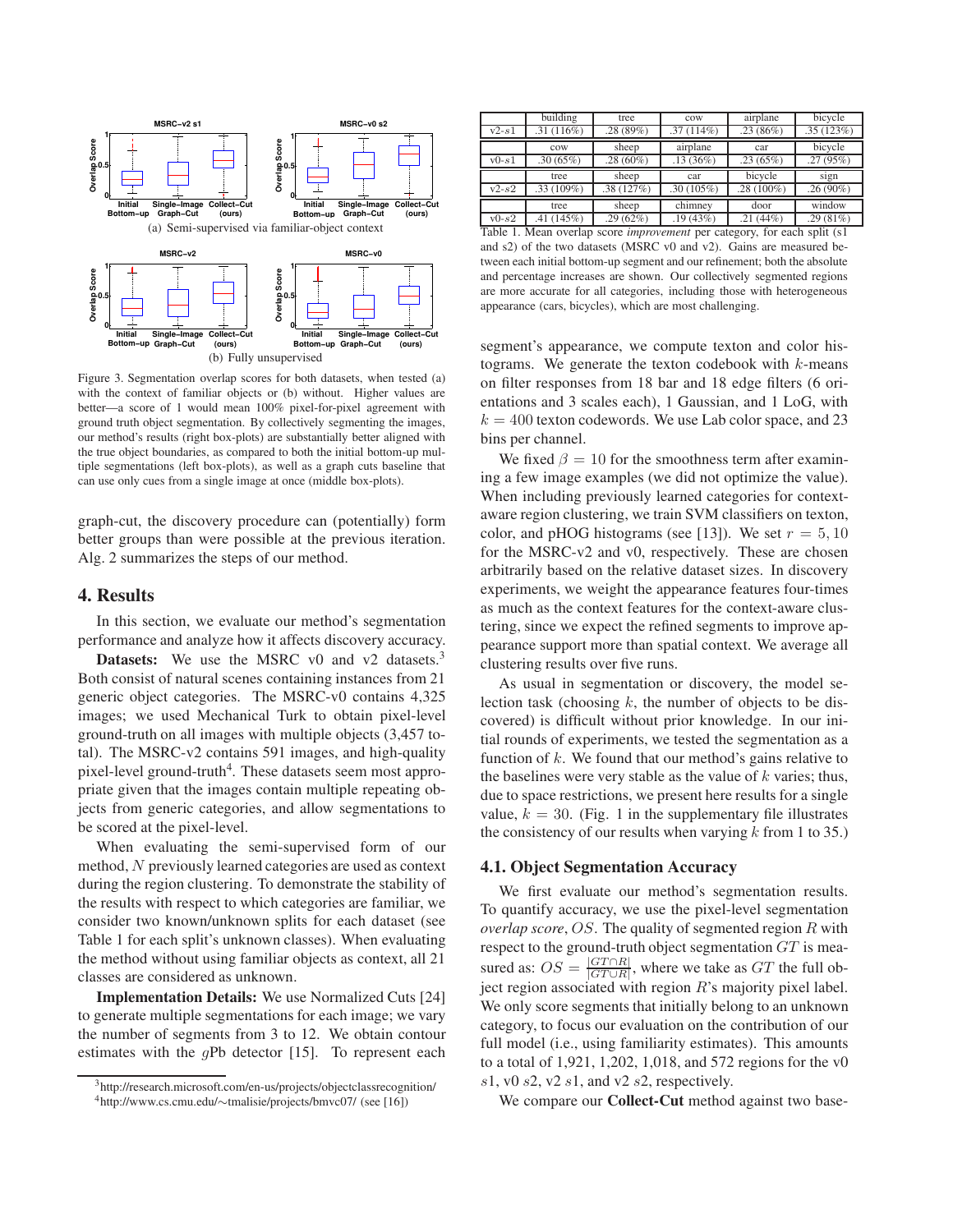

Figure 4. Two illustrative results comparing our Collect-Cut to the singleimage graph-cuts baseline. If the initial seed region captures only a single part of a multi-part object (i.e., heterogeneous appearance), a method restricted to using only the single image for segmentation may fail. In contrast, by integrating the ensemble of discovered shared cues found in the collection, our approach can more fully recover the object's segmentation.

lines: (1) the original bottom-up segmentation provided by the NCut multiple segmentations (denoted **Initial Bottomup**), and (2) a graph-cuts segmentation that uses only information in the single originating image to assign costs for labeling superpixels (denoted **Single-Image Graph-Cut**). Specifically, for the foreground model the single-image method uses only the initial seed region, and for the background model it uses the outermost regions along the image boundaries from the same image. We modeled this baseline after a model devised in [30], and it represents the best we could do if trying to refine the segmentation independently for each image.

Fig. 3 shows the results. We evaluate our method both when (a) using the familiar categories during context-aware region clustering, and (b) using no familiar categories. In either case, note that *no* supervision is used for the regions/categories that are scored.<sup>5</sup> The low initial scores for the bottom-up regions confirms the well-known difficulty in generating object-level segments while relying only on low-level feature similarity (color, texture). The singleimage baseline improves over this, exploiting the contrasts between the seed and its surrounding superpixels, as well as the prior to prefer outer regions as background. However, by leveraging the shared structure in the *collection* of images, our method produces significantly better segmentations than either baseline.

We noticed that the single-image baseline has particular difficulty in refining segmentations for objects with heterogeneous appearance (see Fig. 4).

Table 1 shows our method's average improvements for each of the unknown categories. Overall, there is consistent and significant gains for all categories when compared to the original bottom-up regions. The smaller improvements (e.g., airplane: 36%) seem to occur when the initial clusters are less homogeneous, leading to weaker ensembles.

Fig. 6 shows representative (good and bad) qualitative segmentation examples, where we compare against the *best* segment from the initial pool of multiple-segmentations.



Figure 5. Impact of collective segmentation on discovery accuracy, as evaluated by the F-measure (higher values are better). For discovery, we plug in both (a) our context-aware clustering algorithm [13], and (b) an appearance-only discovery method [22]. In both cases, using our Collect-Cut algorithm to refine the original bottom-up segments yields more accurate grouping.

Fig. 7 shows good multi-object segmentation examples, where we aggregate our method's refined object regions into a single image-level segmentation.

### **4.2. Category Discovery Accuracy**

We next analyze the extent to which segmentation refinement improves category discovery. We use the *F-measure* to quantify clustering accuracy:  $F = \frac{2 \cdot P \cdot R}{P + R}$ , where P denotes precision and  $R$  denotes recall. This scoring reflects the coherency (precision) of the clusters, while taking into account the recall of the same-category instances. To score an arbitrary segment, we consider its ground truth label to be that which the majority of its pixels belong to.

Fig. 5 shows the results. We compare three variants: (1) running discovery with the initial bottom-up multiple segmentations pool as input, (2) running discovery with our method's results as input, and (3) running discovery with the ground truth object segments, which provides an upper bound on accuracy. Our method yields a significant gain in clustering accuracy over the initial segmentations. This can be attributed to the fact that the spatial extent of the refined regions more closely matches that of the true objects, thereby allowing more complete appearance features to be extracted per region, and then clustered. The upper bound on accuracy in this experiment is imperfect—showing the limits of clustering multiple generic object categories.

Note that segment refinement can cause changes to an instance's majority label, though approximately 80% of the instances retain their initial labels. These changes mean that the absolute differences between the F-measures are not one-to-one. However, the absolute values and distributions are themselves meaningful.

<sup>&</sup>lt;sup>5</sup>Results for the other two splits are similar; see supp. file.